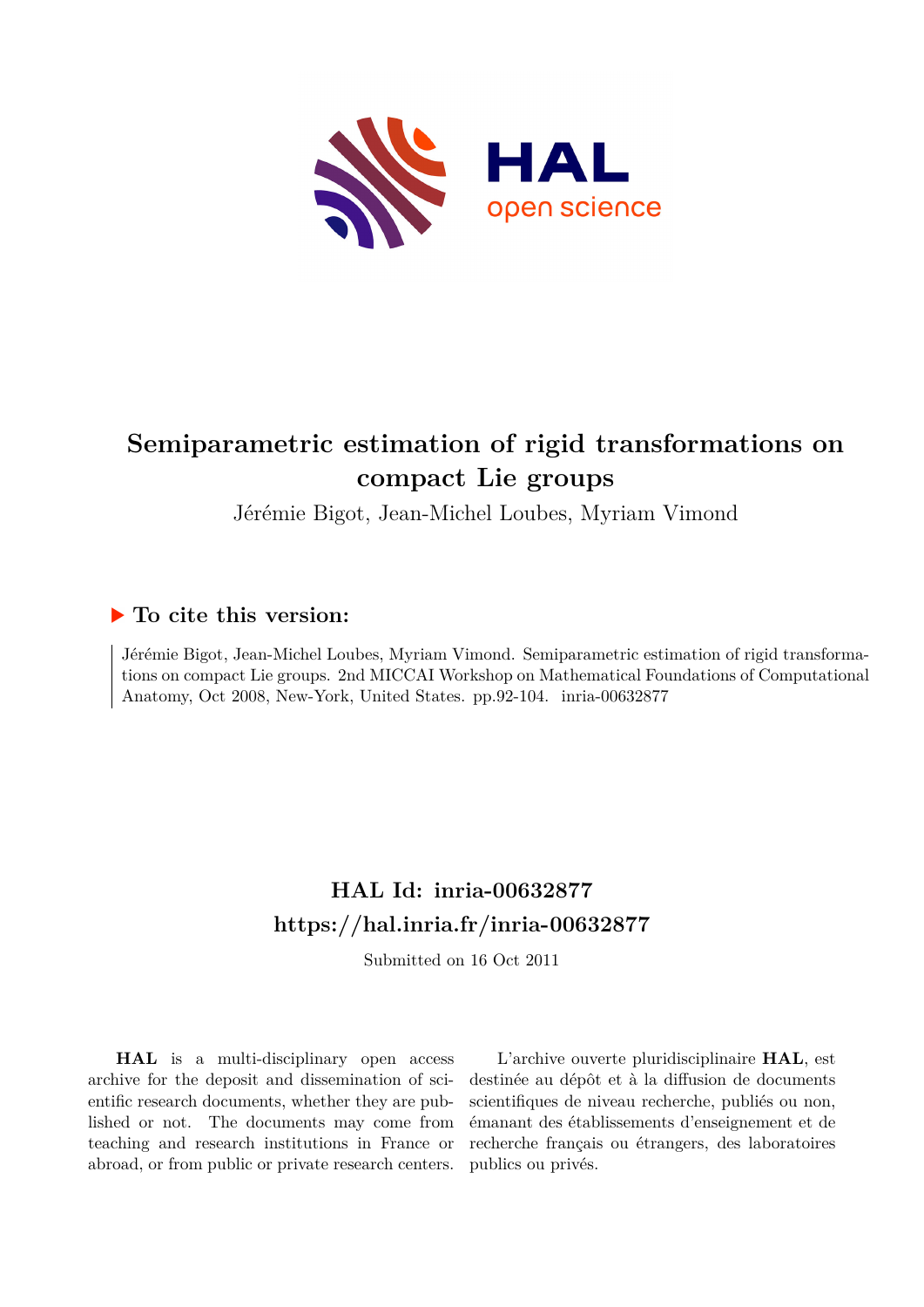## Semiparametric estimation of rigid transformations on compact Lie groups

Jérémie Bigot<sup>1</sup>, Jean-Michel Loubes<sup>1</sup> and Myriam Vimond<sup>2</sup>

 $^{\rm 1}$ Institut de Mathématiques de Toulouse, Université de Toulouse, 31062 Toulouse Cedex 9, France,

 $^2$ Université Haute Bretagne, Equipe de Statistique, Place du Recteur H. Le Moal, CS 24307, 35043 Rennes Cedex, France

Abstract. We study a simple model for the estimation of rigid transformations between noisy images. The transformations are supposed to belong to a compact Lie group, and a new matching criteria based on the Fourier transform is proposed. Consistency and asymptotic normality of the resulting estimators are studied. Some simulations are used to illustrate the methodology, and we describe potential applications of this approach to various image registration problems.

## 1 Introduction

Originating in Grenander's pattern theory, transformation Lie groups are commonly used to model the deformations of images. The study of the properties and intrinsic geometries of such deformation groups is now an active field of research (see e.g. [3], [10], [12], [13], [14], [18]). In this setting, an important problem is the estimation of the deformations that may exist between similar images in the presence of additive noise. Rigid displacements such as translations, rotations or affine transformations can be modeled by finite dimensional Lie groups. Hence, the estimation of rigid deformation parameters can be formulated as a semi-parametric estimation problem which is an important field of research in mathematical statistics [4]. Indeed, semiparametric modeling is concerned with statistical problems where the parameters of interest are finite dimensional but where their observation is blurred by an infinite dimensional parameter. Here, the finite-dimensional parameters are the Lie group elements, and the infinite-dimensional parameter is an unknown 2D or 3D image, which is warped to obtain the different deformations. This image, that has to be recovered, is often called a template. The semiparametric framework provides optimal recovery of the warping parameters, contrary to nonparametric methods, leading to a better estimation of the template obtained by aligning the observed images.

As Lie groups are typically nonlinear spaces, an important question is the development of information geometry tools to extend classical notions such as asymptotic normality and efficiency, or the Cramer-Rao bound originally proposed for parameters lying in an Euclidean space. In the context of parametric statistics, several generalizations of these concepts to arbitrary manifolds have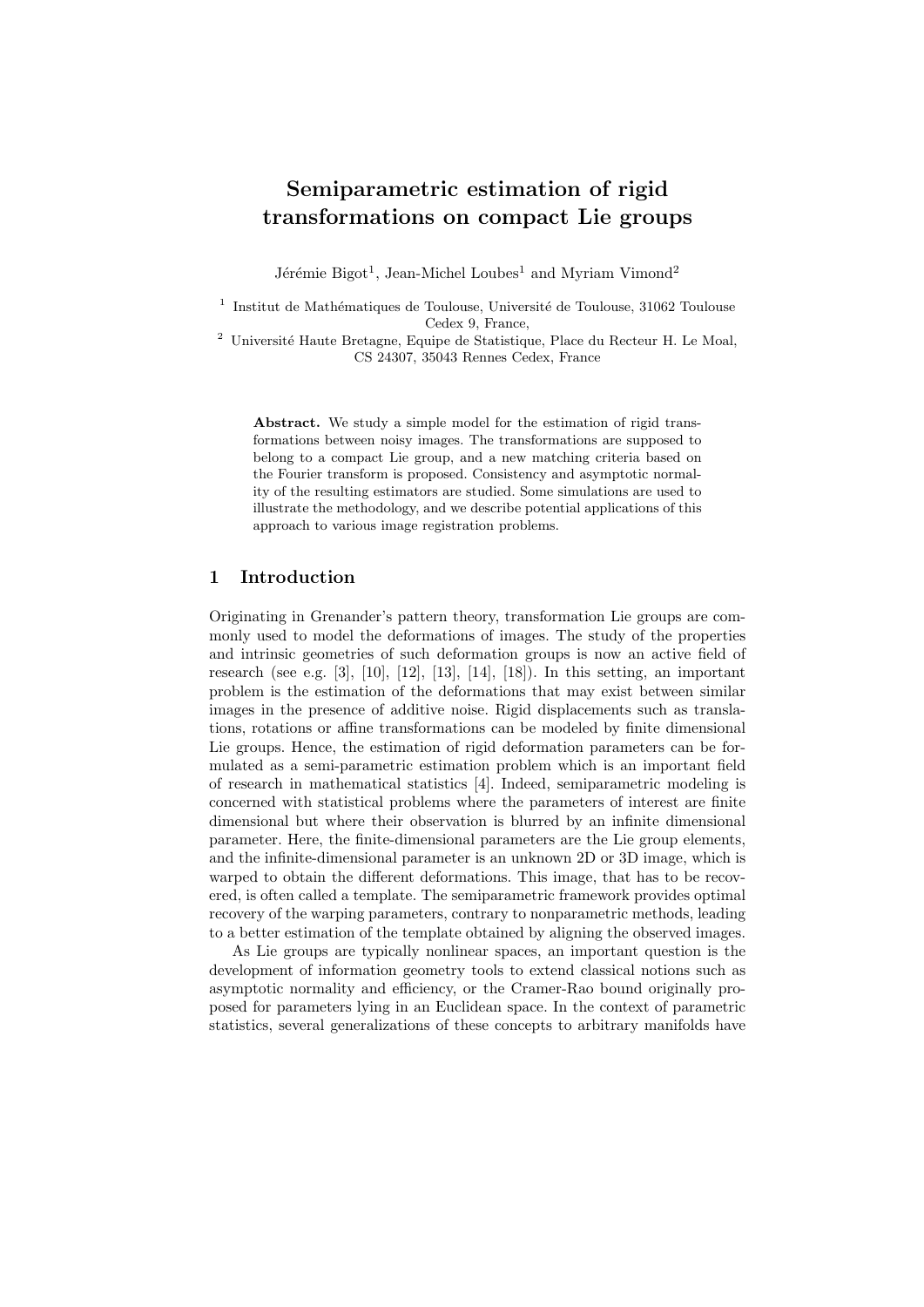been proposed (see e.g. [17]). However, in the more general situation of semiparametric models, there is not so much work dealing with the estimation of parameters lying in a Lie group.

A first attempt in this direction has been proposed in [8], [20] for the simple problem of recovering shifts between one-dimensional noisy curves observed on an interval. The goal of this paper is extend such an approach to the more general case where the shift parameters belong to a compact Lie group. Thanks to a general shift property of the Fourier transform on compact Lie groups, a matching criterion based on the Fourier transform of the data can be defined, and we study some statistical properties of the resulting estimators.

In Section 2, a simple model for shifts on groups is introduced. Some properties on the Fourier transform are briefly reviewed (see [16] for further details), and are then used to define a general matching criterion on compact Lie groups. In Section 3, the consistency and the asymptotic normality of the estimators are established. Some numerical simulations are presented in Section 4, and extensions of the model are given in Section 5 for the registration of spherical images. Finally, we give some perspectives for future work. Note that the proofs of our theorems are based on the theory of M-estimation (see e.g. [19]), but are quite long and technical, and are thus not given in this manuscript but can be found in [2].

## 2 A shift model on Lie groups and a matching criteria based on the Fourier transform

### 2.1 The Fourier transform on compact Lie groups

Let G be a compact Lie group. Denote by  $e$  the identity element, and by  $hg$  the binary operation between two elements  $h, g \in G$ . Let  $\mathbb{L}^2(G)$  be the Hilbert space of complexed valued, square integrable functions on the group G with respect to the Haar measure dg.

To define a Fourier transform on  $\mathbb{L}^2(G)$ , a fundamental tool is the theory of group representations, which aims at studying the properties of groups via their representations as linear transformation of vector spaces. More precisely, a representation is an homomorphism from the group  $G$  to the automorphism group of a vector space. So let V be a finite-dimensional vector space, a representation of G in V is thus defined as a continuous homomorphism  $\pi : G \to GL(V)$ , where  $GL(V)$  denotes the set of automorphisms of V. Hence it provides a linear transformation which depends on the vector space on which the group acts.

Every irreducible representation  $\pi$  of a compact group G in a vector space V is finite dimensional, so we denote by  $d_{\pi}$  the dimension of V. By choosing a basis for V, it is often convenient to identify  $\pi(g)$  with a matrix of size  $d_{\pi} \times d_{\pi}$  with complex entries. The function  $g \mapsto \text{Tr}\pi(g)$  is called the *character* of  $\pi$ . The characters carry the essential information about the group representation. Moreover, the fundamental theorem of *Schur orthogonality* states that the characters form an orthonormal system in  $\mathbb{L}^2(G)$  when  $\pi$  ranges over the dual set  $\hat{G}$  of irreducible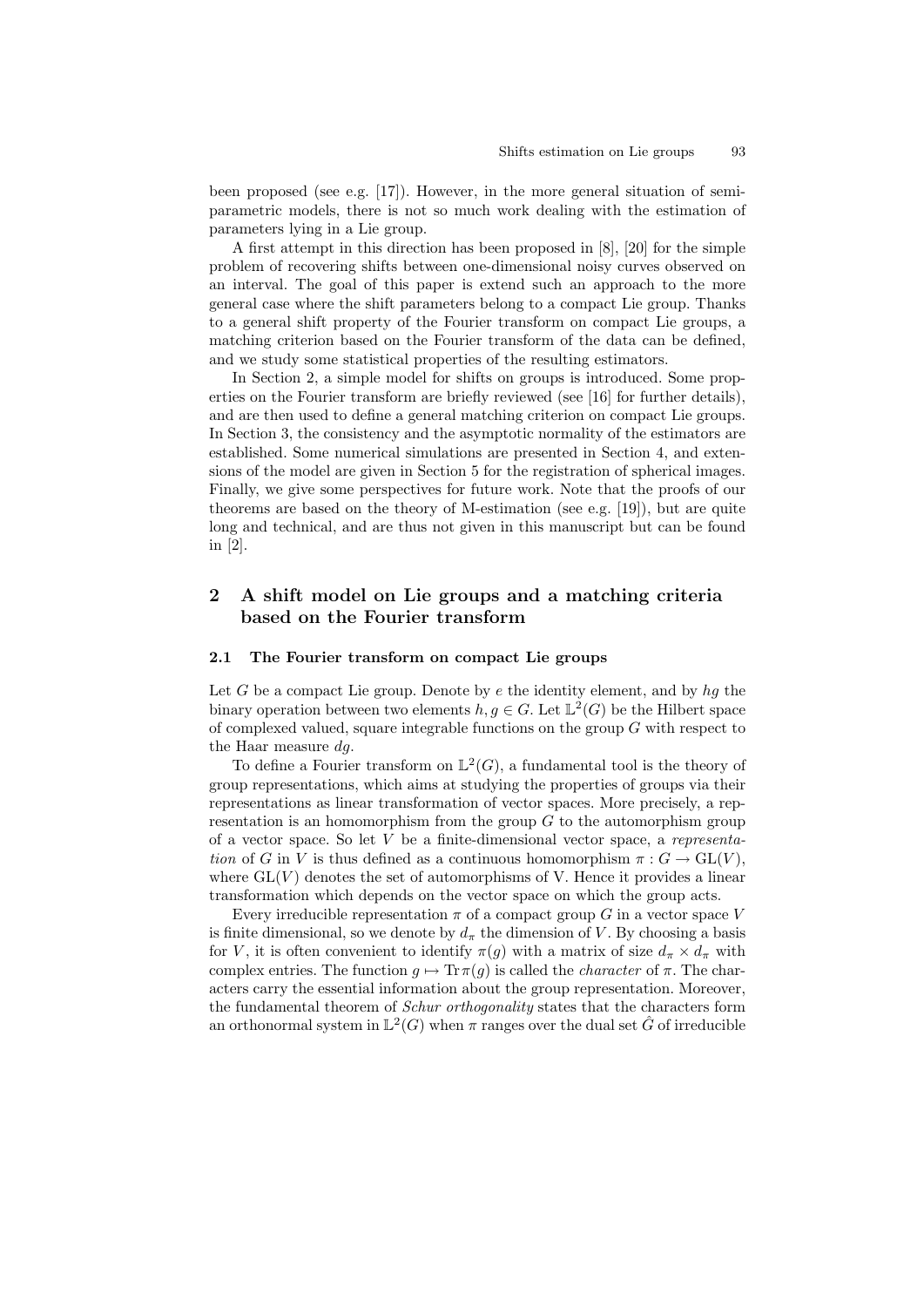and equivalent representations of G. In the case of compact groups, the dual  $\hat{G}$ is a countable set, and the Peter-Weyl Theorem states that the characters are dense in  $L^2(G)$ . Indeed, if  $\pi$  is a finite dimensional representation of G in the vector space V, then one can define, for every  $f \in L^2(G)$ , the linear mapping  $\pi(f): V \to V$  by

$$
\pi(f)v = \int_G f(g)\overline{\pi(g)}^T v dg, \text{ for } v \in V.
$$

The matrix  $\pi(f)$  is the generalization to the case of compact group of the usual notion of Fourier coefficient. Then, Peter-Weyl Theorem implies that (for simplicity the same notation is used for  $\pi$  and its equivalence class in  $\hat{G}$ 

$$
f(g) = \sum_{\pi \in \hat{G}} d_{\pi} \text{Tr} \left( \pi(g)\pi(f) \right) \text{ and } ||f||_{\mathbb{L}^{2}(G)}^{2} = \sum_{\pi \in \hat{G}} d_{\pi} \text{Tr} \left( \pi(f)\overline{\pi(f)}^{T} \right) \qquad (1)
$$

In the sequel, we will also denote by  $\langle A, B \rangle_{HS} = \text{Tr} \,(\overline{A}^T B)$  the Hilbert-Schmidt inner product between two finite dimensional  $d_{\pi} \times d_{\pi}$  matrices A and B.

### 2.2 A simple shift model on groups

Let X be a subset of  $\mathbb{R}^d$  (with  $d = 2, 3$  in our applications) and G be a compact Lie group acting on  $\mathcal{X}$ . A general deformation model for a set of J noisy signals would be

$$
Y_j(x) = f^*(g_j^{-1} \cdot x) + W_j(x) \text{ for } x \in \mathcal{X},
$$
 (2)

where  $f^*: \mathcal{X} \mapsto \mathbb{R}$  is an unknown template,  $W_j(x)$  is some additive noise, and  $g_i$  are the deformations to estimate. Our interest is to provide a very general framework for image registration under warping effect given by model (2), and thus to deal with the general problem of estimation of the elements of a Lie Group G acting on a space X. In this paper, a simplest model for which  $\mathcal{X} = G$ is studied to give the main ideas of our approach. An example for which  $\mathcal{X} \neq G$ is given in Section 5 to show that our approach can be extended to more complex situations, and we discuss possible extensions to more complex situations in the concluding section.

Now, consider the following white noise model : for  $j = 1, \ldots, J$  and  $q \in G$ 

$$
dY_j(g) = f_j(g)dg + \epsilon dW_j(g),\tag{3}
$$

where  $f_j(g) = f^*(h_j^{*-1}g)$ . The function  $f^* : G \to \mathbb{R}$  is the unknown common shape of the observed images  $Y_j$ . The parameter  $h_j^*, j = 1, \ldots, J$  are the unknown shift parameters that we wish to estimate.  $W_j, j = 1, \ldots, J$  are independent standard Brownian sheets on the topological space G with measure  $dg$ ,  $\epsilon$  is an unknown noise level parameter which will tend to zero in our asymptotic considerations. Note that the white noise model (3) is a continuous model which is a very useful tool for the theoretical study of statistical problem in image analysis. In practice, the noisy images  $Y_j$  are typically discretely sampled on a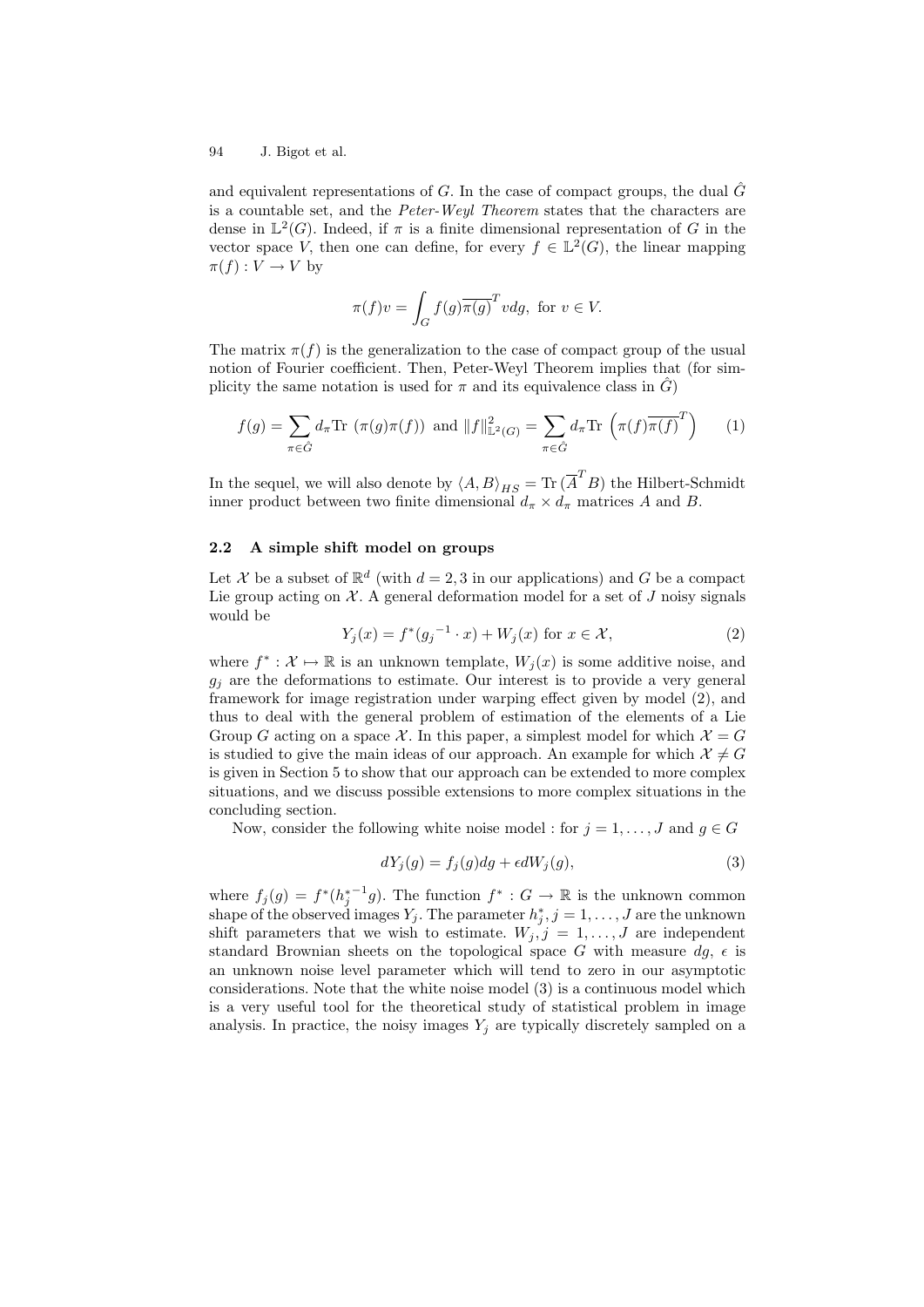regular grid, but the model (3) can be shown to lead to comparable asymptotic theory in a sampled data model [5].

Obviously, without any further restriction on the set of possible shifts, the model (3) is not identifiable. Indeed, if s is an element of G with  $s \neq e$ , then one can replace the  $h_j^*$ 's in equation (3) by  $\tilde{h}_j = h_j^* s$  and  $f^*$  by  $\tilde{f}(g) = f^*(sg)$ without changing the formulation of the model. To ensure identification, we further assume that the set of parameters  $G<sup>J</sup>$  is reduced to the subset  $\mathcal{A}_0 \subset \mathcal{A}$ such that

$$
\mathcal{A}_0 = \{ (h_1, \dots, h_J) \in \mathcal{A}, h_1 = e \}.
$$
\n<sup>(4)</sup>

This choice implies that the first image will be a reference and all the other images will be warped onto this particular choice. Now, remark that since  $\overline{\pi(g)}^T =$  $\pi(g^{-1})$ , one has that  $\pi(f_j) = \pi(f)\pi(h_j^{*-1})$  for all  $j = 1, \ldots, J$ . This equality is classically referred to as the shift property of the Fourier transform, and is at the heart of our estimation procedure to exhibit the shift parameters  $h_j^*$ .

#### 2.3 A matching criterion based on the Fourier transform

For  $h = (h_1, \ldots, h_J) \in \mathcal{A}_0$ , we propose to minimize the following criterion inspired by recent results in [8] and [20] for the estimation of shifts between curves:

$$
M(h_1, \dots, h_J) = \frac{1}{J} \sum_{j=1}^{J} \left\| f_j \circ T_{h_j} - \frac{1}{J} \sum_{j'=1}^{J} f_{j'} \circ T_{h_{j'}} \right\|_{\mathbb{L}^2(G)}^2, \tag{5}
$$

where  $T_h: g \in G \to hg \in G$ . Using the Parseval-Plancherel formula, the criterion may be rewritten in the Fourier domain as:

$$
M(h) = M(h_1, \dots, h_J) = \frac{1}{J} \sum_{j=1}^{J} \sum_{\pi \in \hat{G}} d_{\pi} \left\| \pi(f_j) \pi(h_j) - \frac{1}{J} \sum_{j'=1}^{J} \pi(f_{j'}) \pi(h_{j'}) \right\|_{HS_{(6)}}^2,
$$

for  $h = (h_1, \ldots, h_J) \in \mathcal{A}_0$ . Given that  $\pi(f_j) = \pi(f^*)\pi(h_j^{*-1})$ , the criterion M has a minimum at  $h^* = (h_1^*, \ldots, h_J^*)$  such that  $M(h^*) = 0$ .

#### 2.4 The empirical criterion

Our estimation method is then based on the Fourier Transform of the noisy data given by model (3). Let  $\pi$  an irreducible representation of G into V. We consider the following linear mappings from  $V$  to  $V$  which are defined from the model (3):

$$
\pi(Y_j) = \int_G \pi(g^{-1})dY_j(g) = \pi(f_j) + \epsilon \pi(W_j), \quad j = 1 \dots J,
$$

where  $\pi(W_j) = \int_G \pi(g^{-1}) dW_j(g)$ ,  $j = 1...J$ . Let us denote by  $(\pi_{kl}(W_j))$  the matrix coefficients of  $\pi(W_j)$ :  $\pi_{kl}(W_j) = \int_G \pi_{kl}(g^{-1})dW_j(g)$ . Using the Schur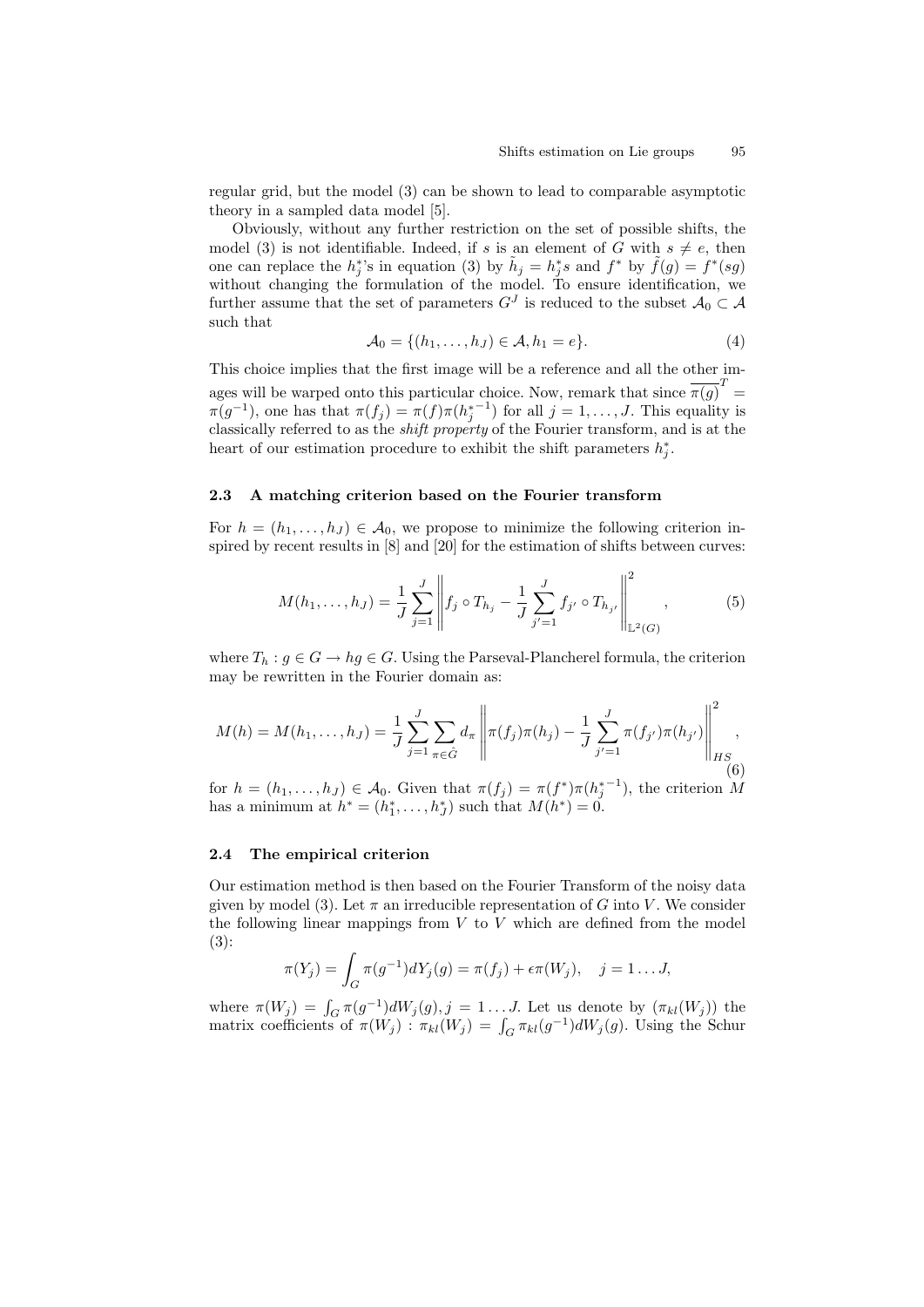orthogonality and the fact that  $W_j$  is a standard Brownian sheet on  $G$ , one obtains that the complex variables  $\pi_{kl}(W_i)$  are independent identically distributed Gaussian variables  $\mathcal{N}_{\mathbb{C}}(0, d_{\pi}^{-1}).$ 

Let  $\hat{G}_{\epsilon}$  be a finite subset of  $\hat{G}$  such that the sequence  $\hat{G}_{\epsilon}$  increases when  $\epsilon$ tends to 0 and  $\cup_{\epsilon>0}\hat{G}_{\epsilon}=\hat{G}$ . Practical choices for the set  $\hat{G}_{\epsilon}$  will be discussed later on for the case of Abelian groups and the non-commutative group SO(3). Then, we consider the following criterion:

$$
M_{\epsilon}(h_1,\ldots,h_J) = \frac{1}{J} \sum_{j=1}^{J} \sum_{\pi \in \hat{G}_{\epsilon}} d_{\pi} \left\| \pi(Y_j) \pi(h_j) - \frac{1}{J} \sum_{j'=1}^{J} \pi(Y_{j'}) \pi(h_{j'}) \right\|_{HS}^2 \tag{7}
$$

and our M-estimator is given by  $\hat{h}_{\epsilon} = \arg \min_{h \in \mathcal{A}_0} M_{\epsilon}(h)$ .

## 3 Consistency and asymptotic normality of the M-estimator

**Theorem 1.** Assume that  $f^* \in \mathbb{L}^2(G)$  is such that there does not exist a closed subgroup H (except  $H = \{e\}$  or  $H = G$ ) such that  $f(gh) = f(g)$  for all  $g \in G$  and  $h \in H$ . Moreover, suppose that for all  $\pi \in \hat{G}$  such that  $\pi(f^*)$  is not identically null, then  $\pi(f^*)$  is invertible. Then, M has a unique minimum at  $h^*$ , and if  $\lim_{\epsilon \to 0} \epsilon^2 \sum_{\pi \in \hat{G}_{\epsilon}} d_{\pi}^2 = 0$ , then  $\hat{h}_{\epsilon}$  converges in probability to  $h^* = (h_1^*, \ldots, h_J^*)$ .

This Theorem shows the consistency of the estimators of the parameters  $h^*$ when the noise level goes to zero (recall that in the discretized model, this is equivalent to the fact that the number of observations increase). We stress that this result is obtained by minimizing a quadratic contrast without prior knowledge of the main pattern, thanks to the empirical criterion (7) which enables to get rid of  $f^*$ . Asymptotic normality of these estimators and thus rates of convergence will provided in Theorem 2. The first condition of Theorem 1 ensures identifiability of the model since a function which would not satisfy this condition would be shift invariant, preventing any estimation. The second condition can be viewed as a smoothness condition which ensures unicity of the minimization scheme. In the following, we will denote by  $\Re(z)$  the real part of any complex number z.

As the estimator  $\hat{h}_{\epsilon}$  takes its values in a Lie group, it is not that obvious to define a notion of asymptotic normality as the space  $A_0$  is typically not a linear space if the group  $G$  is not Abelian. To overcome this, a classical approach is to use the exponential map to "project"  $\hat{h}_{\epsilon}$  into the Lie algebra G of G. If we can write  $\hat{h}_{\epsilon} = \exp(\hat{u}_{\epsilon})$ , then one can study the asymptotic normality of  $\hat{u}_{\epsilon}$  which belongs to the linear space  $G$  supposed to be of finite dimension  $p$ . For this, we first re-express the criterion  $M_{\epsilon}$  defined on  $G^{J}$  as a function  $\tilde{M}_{\epsilon}$  defined on  $\mathcal{G}^{J}$ . If G is a compact group, then the exponential map is surjective, but it is not necessarily injective. Hence, define U to be a compact neighborhood of  $0 \in \mathcal{G}^J$  onto which the exponential map is a smooth diffeomorphism, and let  $\mathcal{A} = \exp(\mathcal{U})$ . For  $u \in \mathcal{U}^J$ ,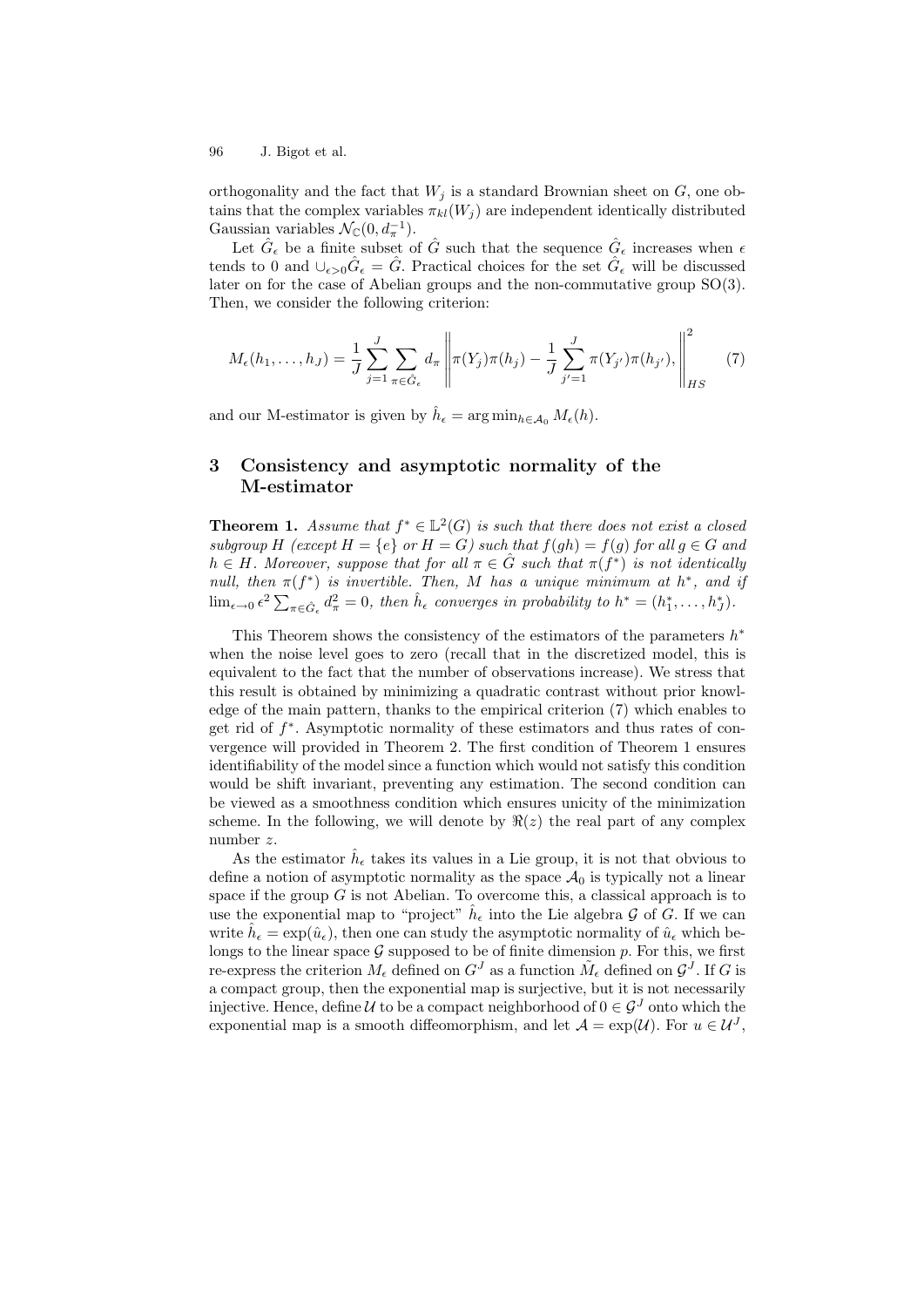we re-express our criterion as  $\tilde{M}(u_1,\ldots,u_J) = M(\exp(u_1),\ldots,\exp(u_J)),$  and  $\tilde{M}_{\epsilon}(u_1,\ldots,u_J) = M_{\epsilon}(\exp(u_1),\ldots,\exp(u_J)).$  Then, define

$$
\hat{u}_{\epsilon} = (\hat{u}_1, \dots, \hat{u}_J) = \arg\min_{u \in \mathcal{U}_1} \tilde{M}_{\epsilon}(u_1, \dots, u_J),
$$

where  $\mathcal{U}_1 = \{(u_1, \ldots, u_J) \in \mathcal{U}^J, u_1 = 0\}$ . Suppose that  $h_1^* = \exp(u_1^*), \ldots, h_J^* =$  $\exp(u_J^*),$  with  $u^* = (u_1, \ldots, u_J) \in \mathcal{U}^J$ , then the following result holds:

Theorem 2. Assume that the conditions of Theorem 1 hold. Moreover, assume that for all  $j = 2, \ldots, J$  and  $k = 1, \ldots, p$ 

$$
\lim_{\epsilon \to 0} \epsilon \sum_{\pi \in \hat{G}_{\epsilon}} d_{\pi}^2 \| d_{e} \pi \left( d_{u_j^*} \exp(x^k) \right) \|_{HS}^2 = 0,
$$
\n(8)

and that

$$
\lim_{\epsilon \to 0} \sup_{u_1 \in \mathcal{U}} \left\{ \sum_{\pi \in \hat{G} \setminus \hat{G}_{\epsilon}} d_{\pi} \left\| \pi(f^*) \right\|_{HS}^2 \left\| d_{e} \pi \left( d_{u_1} \exp(x^{k_1}) \right) \right\|_{HS}^2 \right\} = 0 \quad (9)
$$

$$
\lim_{\epsilon \to 0} \sup_{u_1 \in \mathcal{U}} \left\{ \sum_{\pi \in \hat{G} \setminus \hat{G}_{\epsilon}} d_{\pi} \left\| \pi(f^*) \right\|_{HS}^2 \left\| \nabla_{u_1}^{x^{k_2}} d_{\epsilon} \pi \left( d_{u_1} \exp(x^{k_1}) \right) \right\|_{HS} \right\} = 0 \quad (10)
$$

$$
\lim_{\epsilon \to 0} \epsilon^2 \sup_{u_1 \in \mathcal{U}} \left\{ \sum_{\pi \in \hat{G}_{\epsilon}} d_{\pi}^2 \left\| d_{\epsilon} \pi \left( d_{u_1} \exp(x^{k_1}) \right) \right\|_{HS}^2 \right\} = 0 \quad (11)
$$

$$
\lim_{\epsilon \to 0} \epsilon^2 \sup_{u_1 \in \mathcal{U}} \left\{ \sum_{\pi \in \hat{G}_{\epsilon}} d_{\pi}^2 \left\| \nabla_{u_1}^{x^{k_2}} d_e \pi \left( d_{u_1} \exp(x^{k_1}) \right) \right\|_{HS} \right\} = 0, \tag{12}
$$

where  $x^1, \ldots, x^p$  is an arbitrary basis of  $\mathcal{G}$ . Then,

$$
\epsilon^{-1}(\hat{u}_{\epsilon} - u^*) \to N(0, H^{-1} \Sigma H^{-1}), \ \text{as } \epsilon \to 0,
$$

where  $\Sigma$  is a positive definite  $(J-1)p \times (J-1)p$  matrix whose entries for  $2 \leq j_1, j_2 \leq J$  and  $1 \leq k_1, k_2 \leq p$  are given by

$$
\Sigma_{(j_1,k_1)\times(j_1,k_1)} = \frac{4}{J^2} \sum_{\pi \in \hat{G}} d_{\pi} \left(1 - \frac{1}{J}\right) \|\pi(f^*)d_{e}\pi\left(d_{u_{j_1}^*} \exp(x^{k_1})\right)\|_{HS}^2
$$
\n
$$
\Sigma_{(j_1,k_1)\times(j_1,k_2)} = \frac{4}{J^2} \sum_{\pi \in \hat{G}} d_{\pi} \left(1 - \frac{1}{J}\right) \Re \left\langle \pi(f^*)d_{e}\pi\left(d_{u_{j_1}^*} \exp(x^{k_1})\right), \pi(f^*)d_{e}\pi\left(d_{u_{j_1}^*} \exp(x^{k_2})\right) \right\rangle_{HS}
$$

,

and for  $j_1 \neq j_2$  by

$$
\Sigma_{(j_1,k_1)\times (j_2,k_2)} = -\frac{4}{J^2} \sum_{\pi \in \hat{G}} d_{\pi} \frac{1}{J} \Re \left\langle \pi(f^*) d_e \pi \left( d_{u_{j_1}^*} \exp(x^{k_1}) \right), \pi(f^*) d_e \pi \left( d_{u_{j_2}^*} \exp(x^{k_2}) \right) \right\rangle_{HS},
$$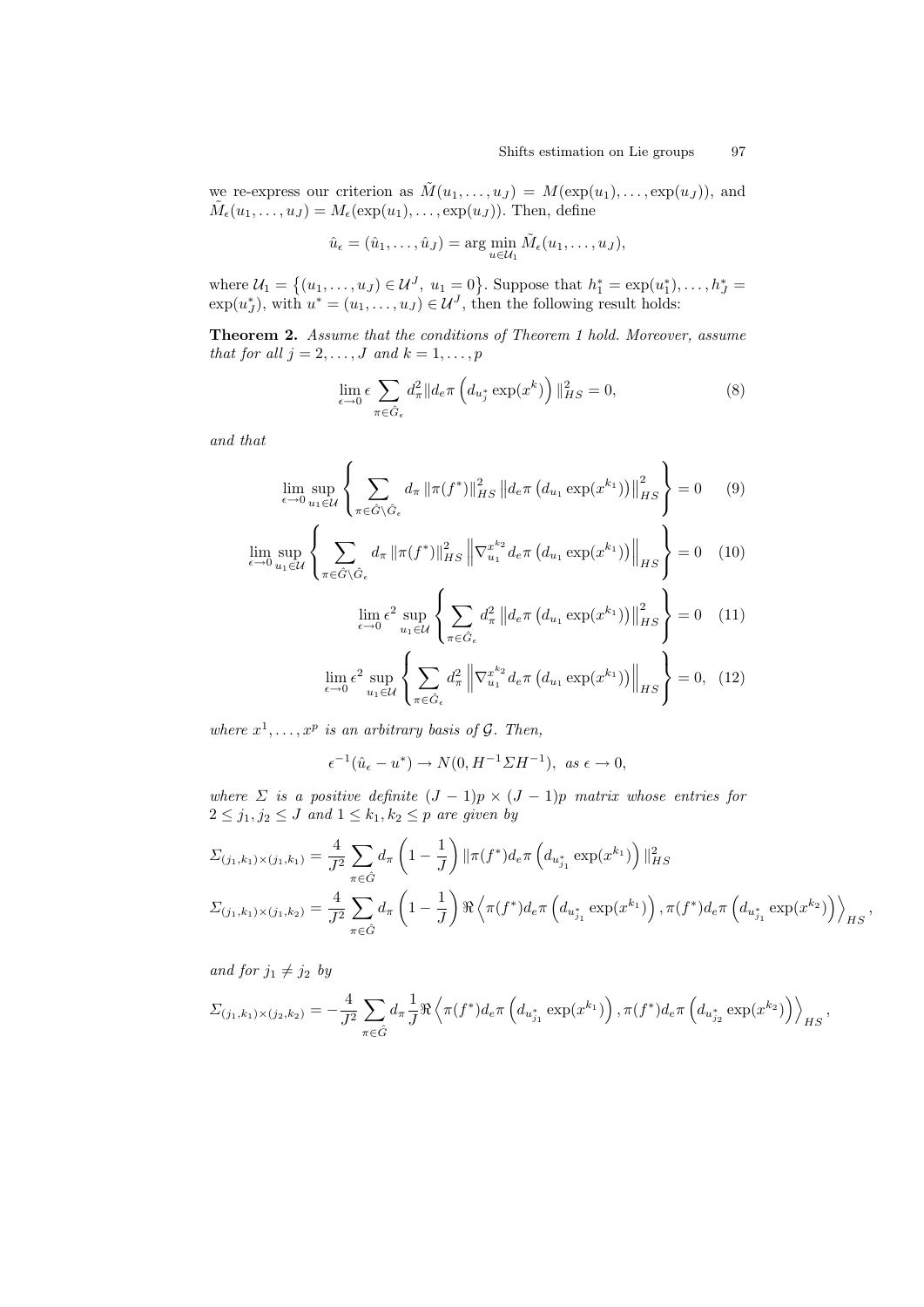and where H is a positive definite  $(J-1)p \times (J-1)p$  matrix whose entries for  $2 \leq j_1, j_2 \leq J$  and  $1 \leq k_1, k_2 \leq p$  are given by

$$
H_{(j_1,k_1)\times (j_1,k_2)} = -\frac{2}{J} \sum_{\pi \in \hat{G}} d_{\pi} \Re \left\{ \left\langle \pi(f^*) d_e \pi \left( d_{u_{j_1}} \exp(x^{k_2}) \right) d_e \pi \left( d_{u_{j_1}} \exp(x^{k_1}) \right) \right. \right.+ \pi(f^*) \nabla_{u_{j_1}}^{x^{k_2}} d_e \pi \left( d_{u_{j_1}} \exp(x^{k_1}) \right), \pi(f^*) \right\rangle_{HS} + \frac{1}{J} \left\langle \pi(f^*) d_e \pi \left( d_{u_{j_1}} \exp(x^{k_1}) \right), \pi(f^*) d_e \pi \left( d_{u_{j_1}} \exp(x^{k_2}) \right) \right\rangle_{HS} \right\}
$$

and for  $j_1 \neq j_2$  by

$$
H_{(j_1,k_1)\times (j_2,k_2)} = -\frac{2}{J^2} \sum_{\pi \in \hat{G}} d_{\pi} \Re \left\langle \pi(f^*) d_e \pi \left( d_{u_{j_1}^*} \exp(x^{k_1}) \right), \pi(f^*) d_e \pi \left( d_{u_{j_2}^*} \exp(x^{k_2}) \right) \right\rangle_{HS}.
$$

,

The convergence result in the above theorem must be understood for the vector  $\hat{u}_{\epsilon} = (\hat{u}_2, \dots, \hat{u}_J) \in \mathcal{G}^{J-1}$  since the first component is fixed to  $\hat{u}_1 = 0$ . Moreover, the notation  $d_e\pi$  stands for the differential of  $\pi$  at  $e$ , while  $d_{u_1} \exp(x^{k_1})$ corresponds to the differential of the exponential at  $u_1$  in the direction  $x^{k_1}$ . We point out that the estimator converges at the parametric rate of convergence, and thus optimal rate of convergence, which would not have been the case if we had considered a preliminar estimate of  $f^*$ . This is one of the main achievements of the semiparametric type methodology proposed in this paper. Proving the optimality up to the constants imply studying the semiparametric efficiency of the estimators and falls beyond the scope of this paper. Some intuitions about such a result is provided in Section 6.

## 3.1 Abelian groups : the special case of the torus

The assumptions of Theorem 2 are rather technical and difficult to state in the very general case. However, for Abelian groups their statement is much simpler, which is due to the fact that the mapping  $d \exp_u : \mathcal{G} \to \mathcal{G}$  reduces to the identity on G i.e.  $d_u \exp(v) = v$  for all  $u \in G$  and  $v \in \mathcal{G}$ . The assumptions can be rewritten as

$$
\lim_{\epsilon \to 0} \epsilon^2 \# \{\hat{G}_{\epsilon}\} = 0, \quad \lim_{\epsilon \to 0} \epsilon \sum_{\pi \in \hat{G}_{\epsilon}} |d_e \pi(x^k)|^2 = 0, \quad \lim_{\epsilon \to 0} \sum_{\pi \in \hat{G} \backslash \hat{G}_{\epsilon}} |\pi(f^*)|^2 |d_e \pi(x^k)|^2 = 0,
$$
\n(13)

where  $x^1, \ldots, x^p$  is an arbitrary basis of G. Thus, Condition (??) states that the common shape is differentiable and its derivatives are square integrable on G. Conditions (13) give some assumptions on the choice of  $\hat{G}_{\epsilon}$ .

As an illustrative example, let us consider the case where  $G = (\mathbb{R}/\mathbb{Z})^p$  which corresponds to the classical multi-dimensional Fourier decomposition of a function  $f \in \mathbb{L}^2([0,1]^p)$ 

$$
f(x) = \sum_{\ell \in \mathbb{Z}^p} c_{\ell}(f) e_{\ell}(x)
$$
, for  $x = (x_1, ..., x_p) \in [0, 1]^d$  and  $\ell = x = (\ell_1, ..., \ell_p) \in \mathbb{Z}^d$ ,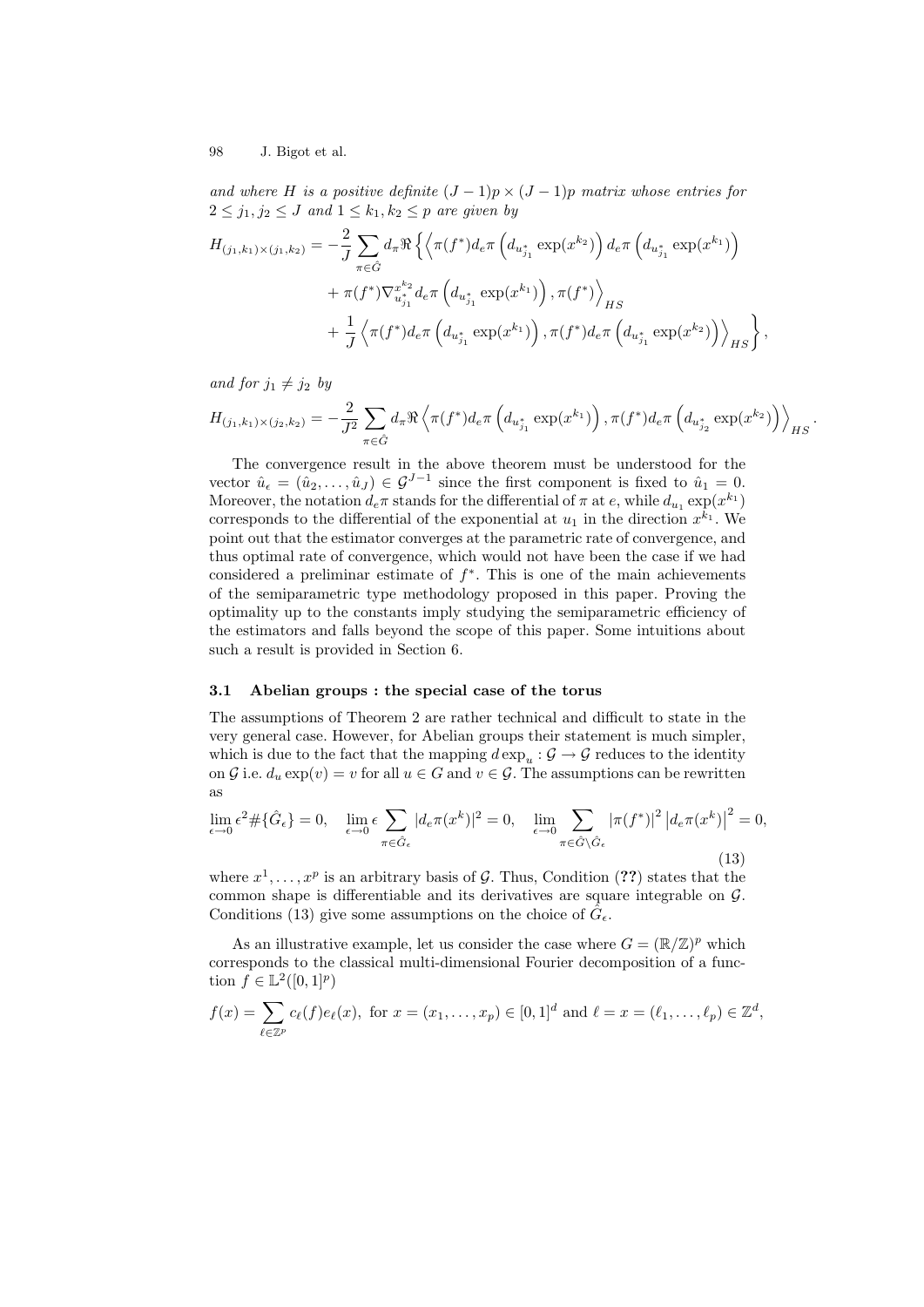where  $e_{\ell}(x) = \pi(x) = e^{-i2\pi(\sum_{k=1}^{p} \ell_k x_k)}$  and  $c_{\ell}(x) = \pi(f) = \int_{[0,1]^d} f(x)e_{\ell}(x)dx$ . Note that also that  $d_e \pi(x^k) = -i2\pi \ell_k$ . Now, take  $\hat{G}_{\epsilon} = \{(\ell_1, \ldots, \ell_p) \in \mathbb{Z}^p, |\ell_k| \leq \epsilon \}$  $\ell_{\epsilon}$  for all  $k = 1, \ldots, p$ , for some positive integer  $\ell_{\epsilon}$ . Then, the following corollary holds:

**Corollary 1.** Let  $G = (\mathbb{R}/\mathbb{Z})^p$  and  $f^* \in \mathbb{L}^2([0,1]^p)$  be a periodic function satisfying the conditions of Theorem 1. Assume that  $h^* \in G^J$  or equivalently that  $u^* \in ([0,1]^p)^J$ . If

$$
\epsilon \ell_{\epsilon}^{p+2} = o(1) \ \text{and} \ \sum_{(\ell_1,\ldots,\ell_p)\in\mathbb{Z}^p} \left( |\ell_1|^2 + \ldots + |\ell_p|^2 \right) |c_{\ell}(f^*)|^2 < \infty,
$$

then  $\epsilon^{-1}(\hat{u}_{\epsilon} - u^*) \to N(0, \Gamma^{-1}),$  as  $\epsilon \to 0$ , where the matrix  $\Gamma$  is given by

$$
\Gamma_{(j_1,k_1)\times(j_1,k_2)} = \sum_{\ell \in \mathbb{Z}} \left(1 - \frac{1}{J}\right) |c_{\ell}(f^*)|^2 (2\pi)^2 \ell_{k_1} \ell_{k_2},
$$

$$
\Gamma_{(j_1,k_1)\times(j_2,k_2)} = -\frac{1}{J} \sum_{\ell \in \mathbb{Z}} |c_{\ell}(f^*)|^2 (2\pi)^2 \ell_{k_1} \ell_{k_2} \text{ for } j_1 \neq j_2,
$$

## 4 Numerical simulations and some illustrative examples

#### 4.1 A general gradient descent algorithm

To compute the estimator  $\hat{h}_{\epsilon}$  one has to minimize the function  $M_{\epsilon}(h)$ . As this criterion is defined on a Lie group, a direct numerical optimization is generally not feasible. Finding minima of functions defined on a Lie group is generally done by reformulating the problem as an optimization problem on its Lie algebra. Since the expression of the gradient of  $\tilde{M}_{\epsilon}(u)$  is available in a closed form, the following gradient descent algorithm with an adaptive step can be easily implemented:

**Initialization :** let  $u^0 = 0 \in \mathcal{G}^J$ ,  $\gamma_0 = \frac{1}{\|\nabla_{u^0}\tilde{M}_{\epsilon}\|}$ ,  $M(0) = \tilde{M}_{\epsilon}(u^0)$ , and set  $m = 0$ . **Step 2**: let  $u^{new} = u^m - \gamma_m \nabla_{u^m} \tilde{M}_{\epsilon}$  and  $M(m+1) = \tilde{M}_{\epsilon}(u^{new})$ While  $M(m+1) > M(m)$ do  $\gamma_m = \gamma_m/\kappa$ , and  $u^{new} = u^m - \gamma_m \nabla_{u^m} \tilde{M}_{\epsilon}$ , and  $M(m+1) = \tilde{M}_{\epsilon}(u^{new})$ End while Then, take  $u^{m+1} = u^{new}$  and set  $m = m + 1$ .

Step 3 : if  $M(m) - M(m + 1) \ge \rho(M(1) - M(m + 1))$  then return to Step 2, else stop the iterations, and take  $\hat{h}_{\epsilon} = \exp(u^{m+1})$ .

In the above algorithm,  $\rho > 0$  is a small stopping parameter and  $\kappa > 1$  is a parameter to control the choice of the adaptive step  $\gamma_m$ . Note that to satisfy the identifiability constraints the first  $p$  components of  $u^m$  are held fixed to zero at each iteration m.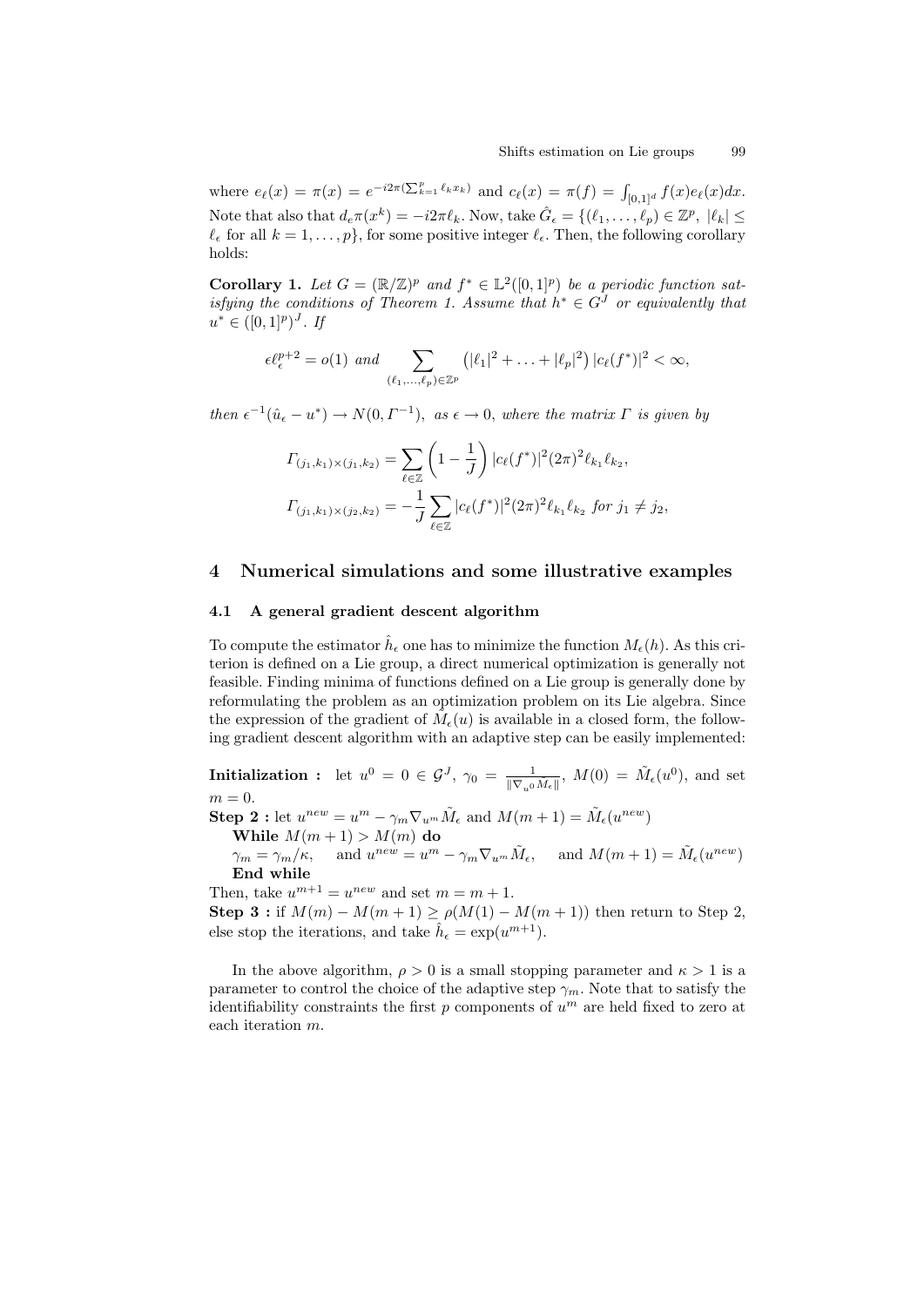#### 4.2 Registration of translated 2D images

As an illustrative example, we consider the registration of translated 2D images (see [9] for a related work in a similar setting for 2D images). The chosen template  $f^*$  is the Shepp-Logan phantom image [1] of size  $N \times N$  with  $N = 100$  (see Figure 1). Noisy images can be generated by translating this image and adding Gaussian noise to each pixel value:

$$
Y^{j}(i_1, i_2) = f^{*}(\frac{i_1}{N} - h_j^{1}, \frac{i_2}{N} - h_j^{2}) + \sigma z_{j}(i_1, i_2), \ 1 \leq i_1, i_2 \leq N, \ j = 1, \dots, J \ (14)
$$

where  $i_1, i_2$  denotes a pixel position in the image,  $z_j(i_1, i_2) \sim_{i.i.d.} N(0, 1)$ ,  $\sigma$  is the level of noise, and  $h_j^1, h_j^2 \in [0,1]$  are the unknown translation parameters to estimate. One could argue that the sampled data model (14) does not truly correspond to the white noise model (3). However, as previously explained there exists a correspondence between these two models in the sense that they are asymptotically equivalent if  $\epsilon = \frac{\sigma}{N}$  (see [5]).

We have repeated  $M = 100$  simulations with  $J = 6$  noisy images simulated from the model (14). The various values taken for the translation parameters are the bold numbers given in Table 1. A typical example of a simulation run is shown in Figure 1. Here,  $G = [0,1] \times [0,1]$  and its Lie algebra is  $\mathcal{G} = \mathbb{R}^2$ . The criterion  $\tilde{M}_{\epsilon}(u)$  can be easily implemented via the use of the fast Fourier transform for 2D images:

$$
\tilde{M}_{\epsilon}(u) = \frac{1}{J} \sum_{j=1}^{J} \sum_{|\ell_1| \leq \ell_{\epsilon}} \sum_{|\ell_2| \leq \ell_{\epsilon}} \left| y_{\ell_1,\ell_2}^j e^{i2\pi(\ell_1 u_1^j + \ell_2 u_2^j)} - \frac{1}{J} \sum_{j'=1}^{J} y_{\ell_1,\ell_2}^{j'} e^{i2\pi(\ell_1 u_1^{j'} + \ell_2 u_2^{j'})} \right|^2
$$

for  $u = (u_1^1, u_1^2, \dots, u_J^1, u_J^2)$ , and where the  $y_{\ell_1, \ell_2}^j$ 's are the empirical Fourier coefficients of the image  $Y^j$ . Moreover, if  $(x_1^1, x_1^2, \ldots, x_J^1, x_J^2)$  denotes the canonical basis of the product space  $(\mathbb{R}^2)^J$ , then the components of the gradient of  $\tilde{M}_{\epsilon}(u)$ are given by

$$
\frac{\partial}{\partial x_j^k} \tilde{M}_{\epsilon}(u) = -\frac{2}{J} \sum_{|\ell_1| \leq \ell_{\epsilon}} \sum_{|\ell_2| \leq \ell_{\epsilon}} \Re \left( (i 2\pi \ell_k) y_{\ell_1, \ell_2}^j e^{i 2\pi (\ell_1 u_1^j + \ell_2 u_2^j)} (\frac{1}{J} \sum_{j'=1}^J y_{\ell_1, \ell_2}^{j'} e^{i 2\pi (\ell_1 u_1^{j'} + \ell_2 u_2^{j'})}) \right).
$$

According to Corollary 1, the smoothing parameter  $\ell_{\epsilon}$  should be chosen such that  $\epsilon \ell_{\epsilon}^4 = o(1)$ . Since the models (14) and (3) are asymptotically equivalent if  $\epsilon = \frac{\sigma}{N}$ , this condition becomes  $\ell_{\epsilon} = \ell_{N} = o(N^{1/4})$ . With  $N = 100$ , this suggests to take  $\ell_N \leq 100^{1/4} \approx 3.16$ . In Table 1 we give the empirical average of the estimated parameters over the  $M = 100$  simulations, for the choice  $\ell_N = 3$ , together with their standard deviation. The results are extremely satisfactory as averages are very close to the true values and standard deviations are very small.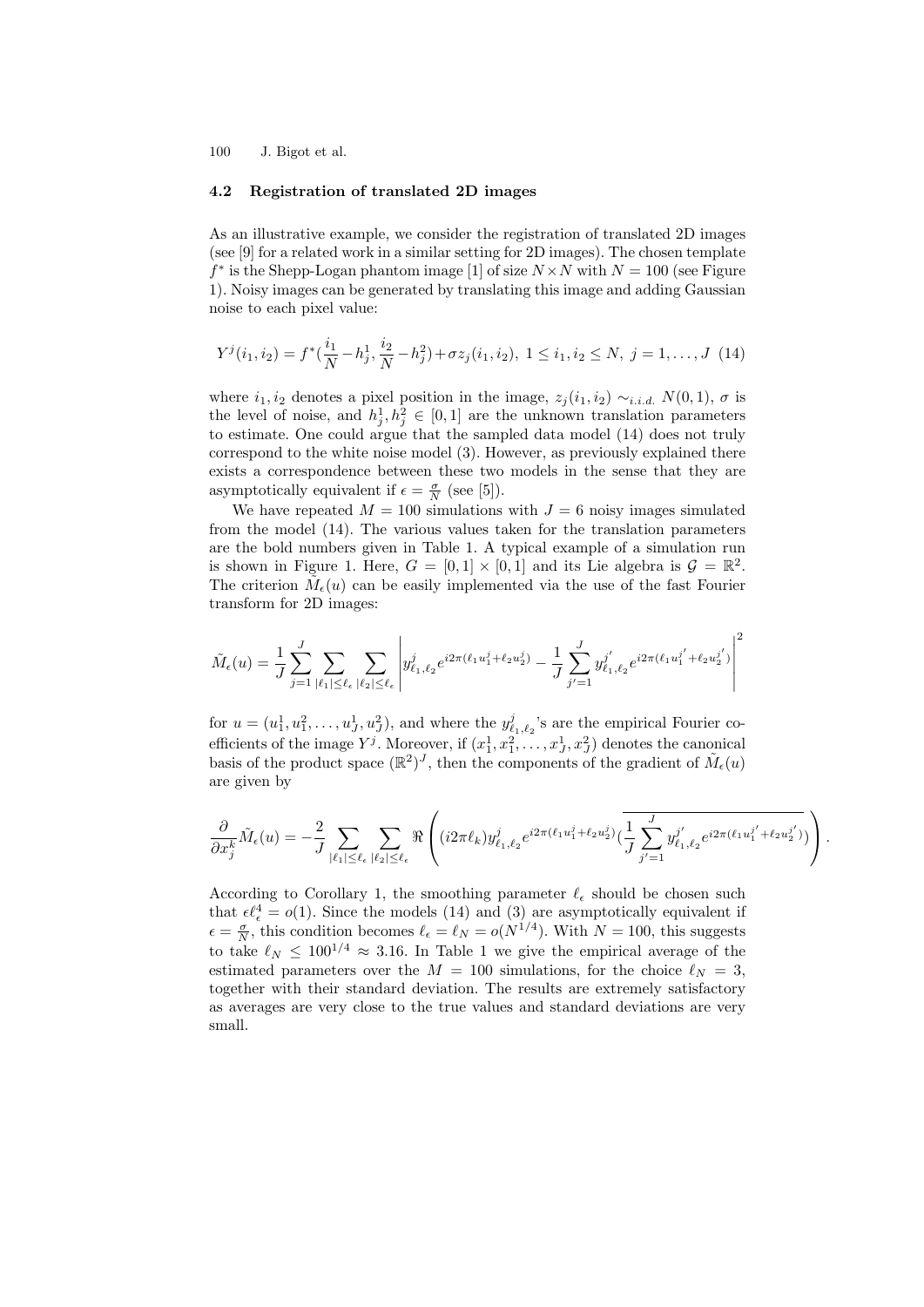**Fig. 1.** A typical simulation run for  $J = 6$  images generated from the model (14).

**Table 1.** Average and standard deviation (in brackets) of the estimators  $\hat{h}_j = (\hat{h}_j^1, \hat{h}_j^2)$ over  $M = 100$  simulations. The bold numbers represent the true values of the parameters  $(h_j^1, h_j^2)$ .

|         | $=2$ | $=$ 3 | $=4$    | $\eta = 5$                                                                                          | $i=6$   |
|---------|------|-------|---------|-----------------------------------------------------------------------------------------------------|---------|
| hĩ      | 0.07 |       | 0.05    | -0.05                                                                                               | $-0.08$ |
|         |      |       |         | $\frac{1}{h_1^1}$ 0.0704 (0.0031) 0.0997 (0.0031) 0.0494 (0.0028) -0.0502 (0.0031) -0.0801 (0.0032) |         |
| $h_i^2$ | 0.02 | 0.08  | $-0.10$ | -0.05                                                                                               | 0.06    |
|         |      |       |         | $\frac{1}{2}$ 0.0001 (0.0001) 0.0000 (0.0001) 0.1000 (0.0000) 0.0100 (0.0000) 0.0404 (0.0000)       |         |

 $\hat{h}_j^2\big|0.0201\,\, (0.0031)\big|0.0803\,\, (0.0031)\big|$  - $0.1002\,\, (0.0030)\big|$  - $0.0493\,\, (0.0029)\big|0.0604\,\, (0.0032)$ 

## 5 Registration of spherical images

In many applications, data can be organized as spherical images i.e. as functions defined on the unit sphere  $\mathbb{S}^2$ . For instance, spherical images are widely used in robotics since the sphere is a domain where perspective projection can be mapped, and an important question is the estimation of the camera rotation from such images (see [11]). Obviously such data do not correspond exactly to the shift model on group (3) as spherical images are defined on  $\mathbb{S}^2$  while the shifts parameters belong the special orthogonal group SO(3). However this setting corresponds to the general model (2) with  $\mathcal{X} = \mathbb{S}^2$  and  $G = SO(3)$ , and a matching criterion similar to the one defined in equation (6) can still be defined by combining the spherical harmonics on  $\mathbb{S}^2$  with the irreducible representations of  $SO(3)$ .

Indeed, let  $x \in \mathbb{S}^2$  be a point on the unit sphere parameterized with spherical coordinates  $\theta \in [0, \pi]$  and  $\phi \in [0, 2\pi]$ . Then any  $f \in \mathbb{L}^2(\mathbb{S}^2)$  can be decomposed as (see [6])

$$
f(x) = \sum_{\ell=0}^{+\infty} \sum_{m=-\ell}^{\ell} c_{\ell}^{m}(f) \psi_{\ell}^{m}(x), \text{ with } c_{\ell}^{m}(f) = \int_{0}^{\pi} \int_{0}^{2\pi} f(\theta, \phi) \overline{\psi_{\ell}^{m}(\theta, \phi)} d\phi \sin(\theta) d\theta,
$$

and where the functions  $(\psi_{\ell}^m, \ell \in \mathbb{N}, m = -\ell, \ldots, \ell)$  are the usual spherical harmonics which form an orthonormal basis of  $\mathbb{L}^2(\mathbb{S}^2)$ . Since these functions form a basis for the irreducible representations  $(\pi_{\ell})_{\ell \in \mathbb{N}}$  of SO(3) which are matrices of size  $(2\ell + 1) \times (2\ell + 1)$ , it follows that the action of a rotation  $h \in SO(3)$  on a function  $f \in \mathbb{L}^2(\mathbb{S}^2)$  is given by (see [6])

$$
f(h^{-1}x) = \sum_{\ell=0}^{+\infty} c_{\ell}(f)^{T} \pi_{\ell}(h^{-1}) \psi_{\ell}(x) \quad \text{ for all } x \in \mathbb{S}^{2},
$$
 (15)

where  $c_{\ell}(f) = (c_{\ell}^{m}(f))_{m=-\ell,...,\ell}$  and  $\psi_{\ell}(x) = (\psi_{\ell}^{m}(x))_{m=-\ell,...,\ell}$  denotes vectors in  $\mathbb{C}^{2\ell+1}$ .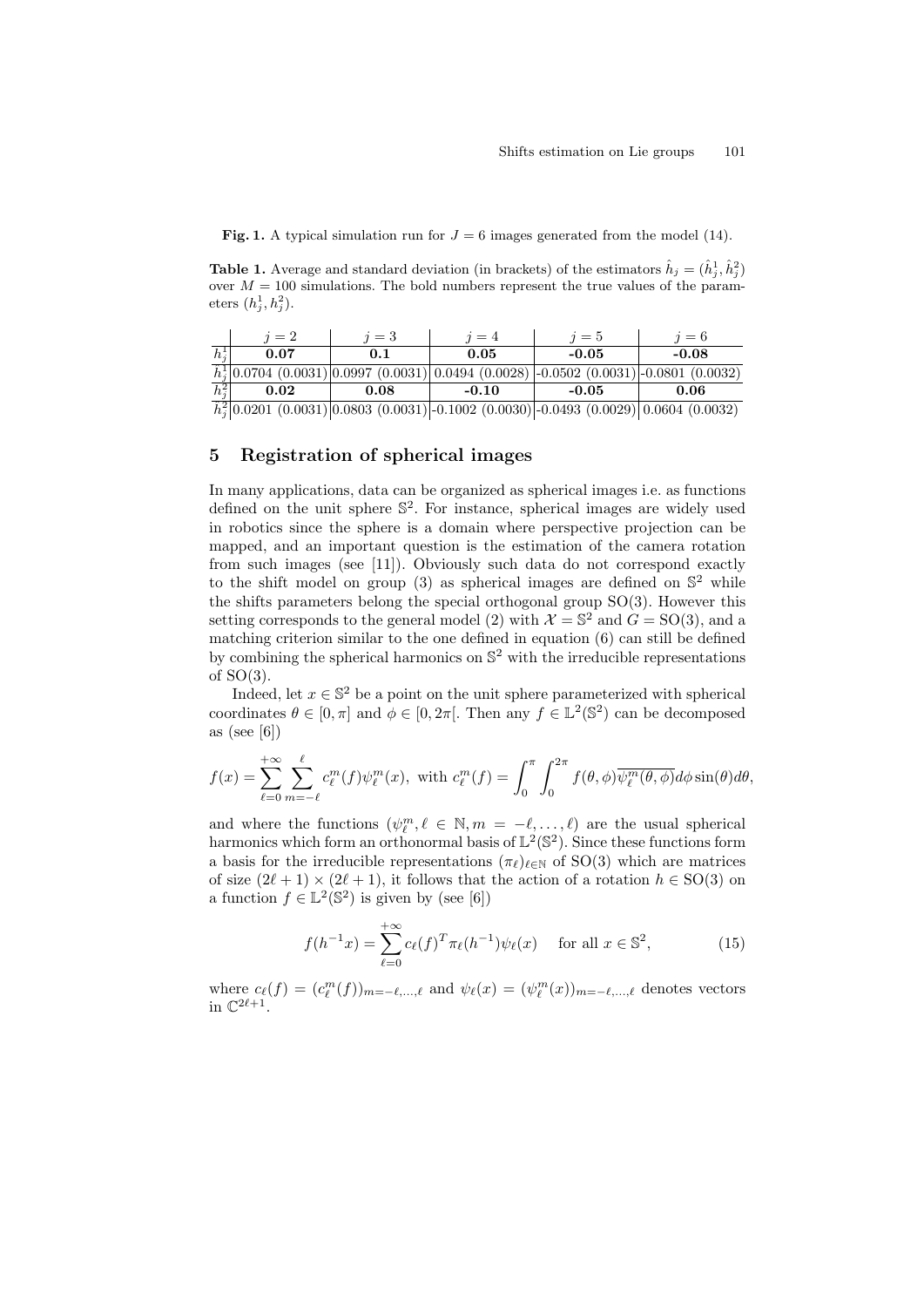Now, suppose that one observes a set of noisy spherical images  $f_j$  that satisfy the following shift model: for  $j = 1, ..., J$  and  $x \in \mathbb{S}^2$ 

$$
dZ_j(x) = f_j(x)dx + \epsilon dW_j(x) \text{ with } dx = d\phi \sin(\theta)d\theta,
$$
\n(16)

where  $f_j(x) = f^*(h_j^{*-1}x)$ , and  $h_j^* \in SO(3)$ ,  $j = 1, \ldots, J$  are rotation parameters to estimate. For  $h = (h_1, \ldots, h_J) \in G^J$ , the shift property (16) and the orthonormality of the spherical harmonics imply that the following matching criterion

$$
N(h) = \frac{1}{J} \sum_{j=1}^{J} \left\| f_j \circ T_{h_j} - \frac{1}{J} \sum_{j'=1}^{J} f_{j'} \circ T_{h_{j'}} \right\|_{\mathbb{L}^2(\mathbb{S}^2)}^2, \qquad (17)
$$

where  $T_{h_j}: x \in \mathbb{S}^2 \to h_j x \in \mathbb{S}^2$ , can be written as

$$
N(h) = \frac{1}{J} \sum_{j=1}^{J} \sum_{\ell=0}^{+\infty} \left\| c_{\ell}(f_j)^T \pi_{\ell}(h_j) - \frac{1}{J} \sum_{j'=1}^{J} c_{\ell}(f_{j'})^T \pi_{\ell}(h_{j'}) \right\|_{\mathbb{C}^{2\ell+1}}^2, \qquad (18)
$$

where  $c_{\ell}(f_j)^T = c_{\ell}(f^*)^T \pi_{\ell}(h_j^{*-1})$  and  $\left\| \cdot \right\|_{\mathbb{C}^{2\ell+1}}^2$  denotes the usual euclidean norm in  $\mathbb{C}^{2\ell+1}$ . Then, remark that the spherical harmonic coefficients of the noisy images  $Z_j$  are given by (in vector form) by  $c_{\ell}(Z_j) = \int_{\mathbb{S}^2} \psi_{\ell}(x) dZ_j(x) = c_{\ell}(f_j) +$  $\epsilon c_{\ell}(W_j)$ ,  $j = 1...J$ , where  $c_{\ell}(W_j) = \int_{\mathbb{S}^2} \psi_{\ell}(x) dW_j(x)$  is a complex random vector whose components are independent and identically distributed Gaussian variables  $\mathcal{N}_{\mathbb{C}}(0,1)$ . Now, let  $\ell_{\epsilon}$  be an appropriate frequency cut-off parameter. The following empirical criterion can thus be proposed for registering spherical images:

$$
N_{\epsilon}(h_1,\ldots,h_J) = \frac{1}{J} \sum_{j=1}^{J} \sum_{\ell=0}^{\ell_{\epsilon}} \left\| c_{\ell}(Z_j)^T \pi_{\ell}(h_j) - \frac{1}{J} \sum_{j'=1}^{J} c_{\ell}(Z_{j'})^T \pi_{\ell}(h_{j'}) \right\|_{\mathbb{C}^{2\ell+1}}^2,
$$
\n(19)

and an M-estimator of the rotation parameters is given by  $\hat{h}_{\epsilon} = \arg \min_{h \in \mathcal{A}_0} N_{\epsilon}(h)$ .

The criterion  $N_{\epsilon}$  is very similar to the criterion  $M_{\epsilon}$ , and the study of the consistency and the asymptotic normality of  $\hat{h}_{\epsilon}$  can be done by following exactly the arguments as those developed in the previous sections.

## 6 Some perspectives and future work

The results on the asymptotic normality of the estimators show that there exists a significant difference between semi-parametric estimation on a linear Euclidean space and semi-parametric estimation on a nonlinear manifold. If the group  $G$ is non-commutative, then the asymptotic covariance matrix of the estimator  $\hat{u}_{\epsilon}$  depends on the point  $u^*$  (and thus on  $h^*$ ). Hence, this matrix can be interpreted as a Riemanian metric on G. This is a classical result in parametric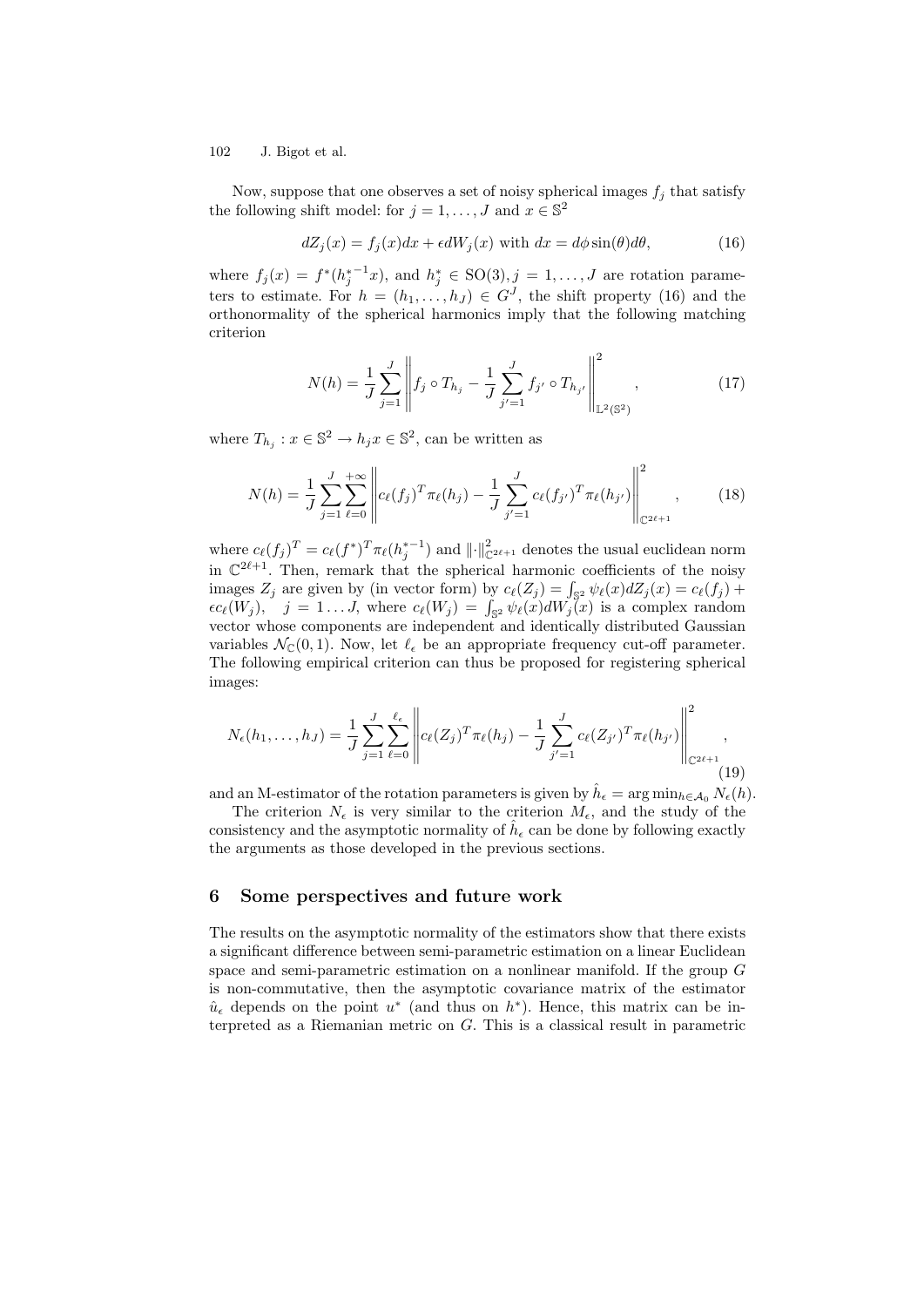statistics for random variables whose law is indexed by parameters belonging to a finite-dimensional manifold. In such setting, the Fisher information matrix is a Riemanian metric and lower bounds analogue to the classical Cramer-Rao bound for parameters in an Euclidean space can be derived (see e.g. [17]). If G is supposed to be an Abelian group, then the asymptotic covariance matrix of the estimator does not depend on the point  $h^*$  since the parameter space for the shifts is a flat manifold.

An important issue is then the question of optimality of our estimators. We are currently studying analogs of the Cramer-Rao bound for the semi-parametric model (3), and in particular we are investigating if the covariance matrix given in Theorem 2 corresponds to the Fisher information matrix of this model. This result would provide a proof of the optimality of our reconstruction, even in a non asymptotic framework.

Another important question is the implementation of our approach for noncommutative groups. The numerical computation of our method for the registration of spherical images is more involved that the one used for the alignment of 2D images. Indeed, one has to deal with both the problem of computing the Fourier transform for images defined on a sphere, and with the problem of computing the irreducible representations of the group SO(3) from its Lie algebra. We are currently working on the development of an efficient and fast numerical scheme to minimize the criterion  $N_{\epsilon}$ , and we believe that this approach could yield good results for the registration of spherical images.

Finally, it should be mentioned that this work is rather preliminary and practical applications are restricted to estimation of shifts in 2D images and rotation on a sphere for the registration of spherical images. Another application that would be of great interest is the analysis of images of the fundus of the eye as described in [7]. However, many other interesting applications in medical images involve the study of more sophisticated Lie groups of transformations that are generally non-compact. We believe that there is a good chance to obtain satisfactory results for the estimation of deformations on non-commutative and compact groups. However, an important challenge is to investigate the extension of this work to the case of non-compact groups and at least to identify the difficulties introduced by such a generalization.

## Acknowledgments

We are very much indebted to the three anonymous referees for their constructive criticism, comments and remarks that resulted in a substantial revision of the original manuscript.

## References

- 1. Anil, K. J. (1989) Fundamentals of digital image processing. Prentice-Hall, Inc..
- 2. Bigot, J., Loubes, J.-M. & Vimond, M. (2008) Semiparametric Estimation of Shifts on Lie Groups for Image Registration. submitted paper.